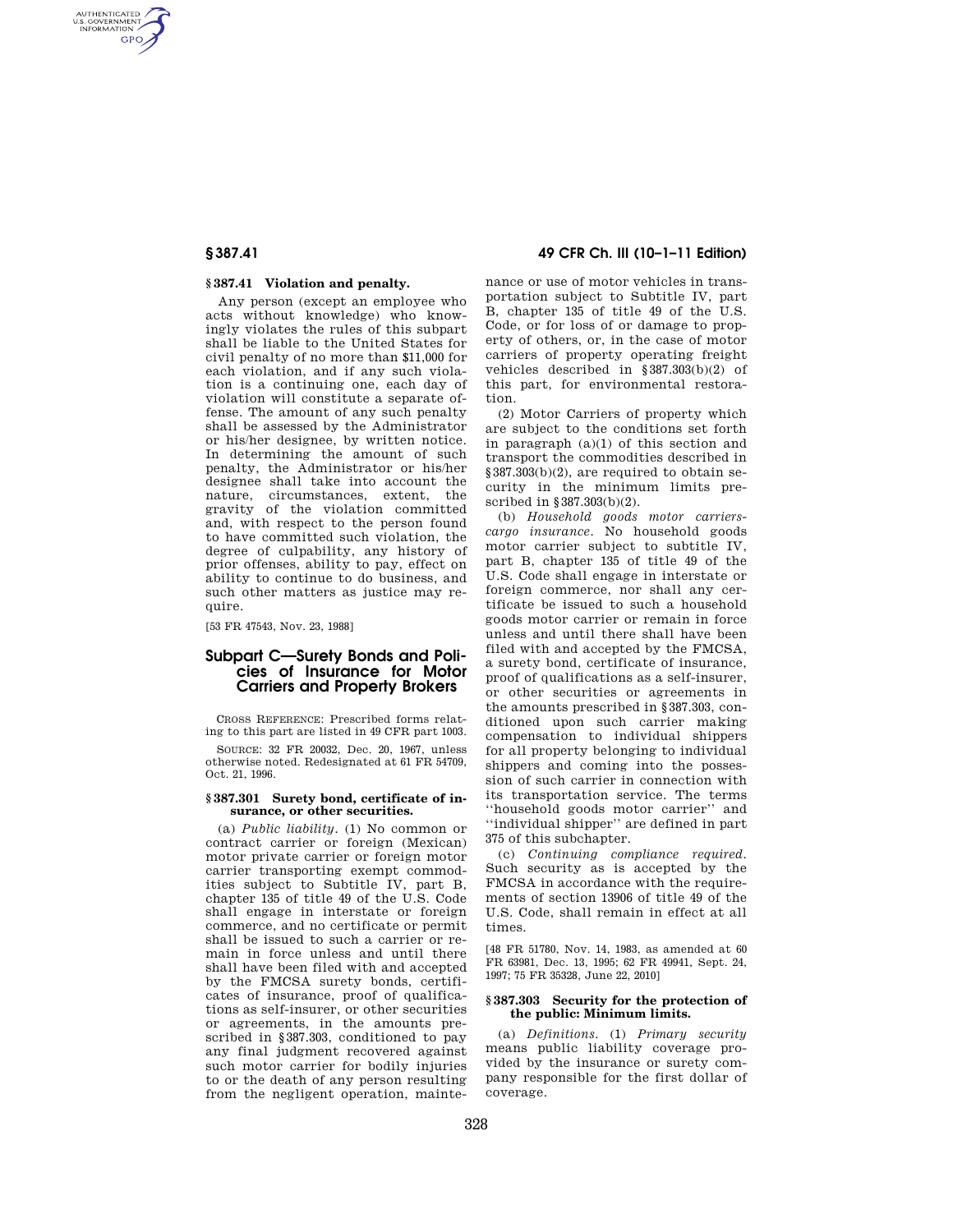## **Federal Motor Carrier Safety Administration, DOT § 387.303**

(2) *Excess security* means public liability coverage above the primary security, or above any additional underlying security, up to and including the required minimum limits set forth in paragraph (b)(2) of this section.

(b)(1) Motor carriers subject to §387.301(a)(1) are required to have security for the required minimum limits as follows:

| Passenger Carriers: Kind of Equipment                                                                                                          |                  |  |
|------------------------------------------------------------------------------------------------------------------------------------------------|------------------|--|
| Vehicle seating capacity                                                                                                                       | Minimum<br>limit |  |
| (i) Any vehicle with a seating capacity of 16<br>(ii) Any vehicle designed or used to transport<br>more than 8 passengers (including the driv- | \$5,000,000      |  |
|                                                                                                                                                | 1.500.000        |  |

(2) Motor carriers subject to §387.301(a)(2) are required to have security for the required minimum limits as follows:

| Kind of equipment                                         | Commodity transported                                                                                                                                                                                                                                                                                                                                                  | July 1,<br>1983* | July 1,<br>1984* |
|-----------------------------------------------------------|------------------------------------------------------------------------------------------------------------------------------------------------------------------------------------------------------------------------------------------------------------------------------------------------------------------------------------------------------------------------|------------------|------------------|
| (a) Freight Vehicles of<br>10.001 Pounds or<br>More GVWR. |                                                                                                                                                                                                                                                                                                                                                                        | \$500,000        | \$750,000        |
| (b) Freight Vehicles of<br>10.001 Pounds or<br>More GVWR. | Hazardous substances, as defined in §171.8, transported in cargo tanks,<br>portable tanks, or hopper-type vehicles with capacities in excess of<br>3,500 water gallons, or in bulk Class A or B explosives, poison gas<br>(Poison A) liquefied compressed gas or compressed gas, or highway<br>route controlled quantity radioactive materials as defined in §173.455. | 1.000.000        | 5.000.000        |
| (c) Freight Vehicles of<br>10.001 Pounds or<br>More GVWR. | Oil listed in §172.101; hazardous waste, hazardous materials and haz-<br>ardous substances defined in §171.8 and listed in §172.101, but not<br>mentioned in (b) above or (d) below.                                                                                                                                                                                   | 500.000          | 1.000.000        |
| (d) Freight Vehicles<br>Under 10.001 Pounds<br>GVWR.      | Any quantity of Class A or B explosives; any quantity of poison gas (Poi-<br>son A); or highway route controlled quantity radioactive materials as<br>defined in §173.455.                                                                                                                                                                                             | 1.000.000        | 5.000.000        |

\*NOTE: The effective date of the current required minimum limit in § 387.303(b)(2) was January 6, 1983, in accordance with the requirements of Pub. L. 97–424, 96 Stat. 2097.

(3) Motor carriers subject to the minimum limits governed by this section, which are also subject to Department of Transportation limits requirements, are at no time required to have security for more than the required minimum limits established by the Secretary of Transportation in the applicable provisions of 49 CFR Part 387— Minimum Levels of Financial Responsibility for Motor Carriers.

(4) *Foreign motor carriers and foreign motor private carriers.* Foreign motor carriers and foreign motor private carriers (Mexican), subject to the requirements of 49 U.S.C. 13902(c) and 49 CFR part 368 regarding obtaining certificates of registration from the FMCSA, must meet our minimum financial responsibility requirements by obtaining insurance coverage, in the required amounts, for periods of 24 hours or longer, from insurance or surety companies, that meet the requirements of 49 CFR 387.315. These carriers must have available for inspection, in each vehicle operating in the United States, copies of the following documents:

(i) The certificate of registration;

(ii) The required insurance endorsement (Form MCS–90); and

(iii) An insurance identification card, binder, or other document issued by an authorized insurer which specifies both the effective date and the expiration date of the insurance coverage.

Notwithstanding the provisions of  $§ 387.301(a)(1)$ , the filing of evidence of insurance is not required as a condition to the issuance of a certificate of registration. Further, the reference to continuous coverage at §387.313(a)(6) and the reference to cancellation notice at §387.313(d) are not applicable to these carriers.

(c) *Household goods motor carriers: Cargo liability.* Security required to compensate individual shippers for loss or damage to property belonging to them and coming into the possession of household goods motor carriers in connection with their transportation service;

(1) For loss of or damage to household goods carried on any one motor vehicle—\$5,000,